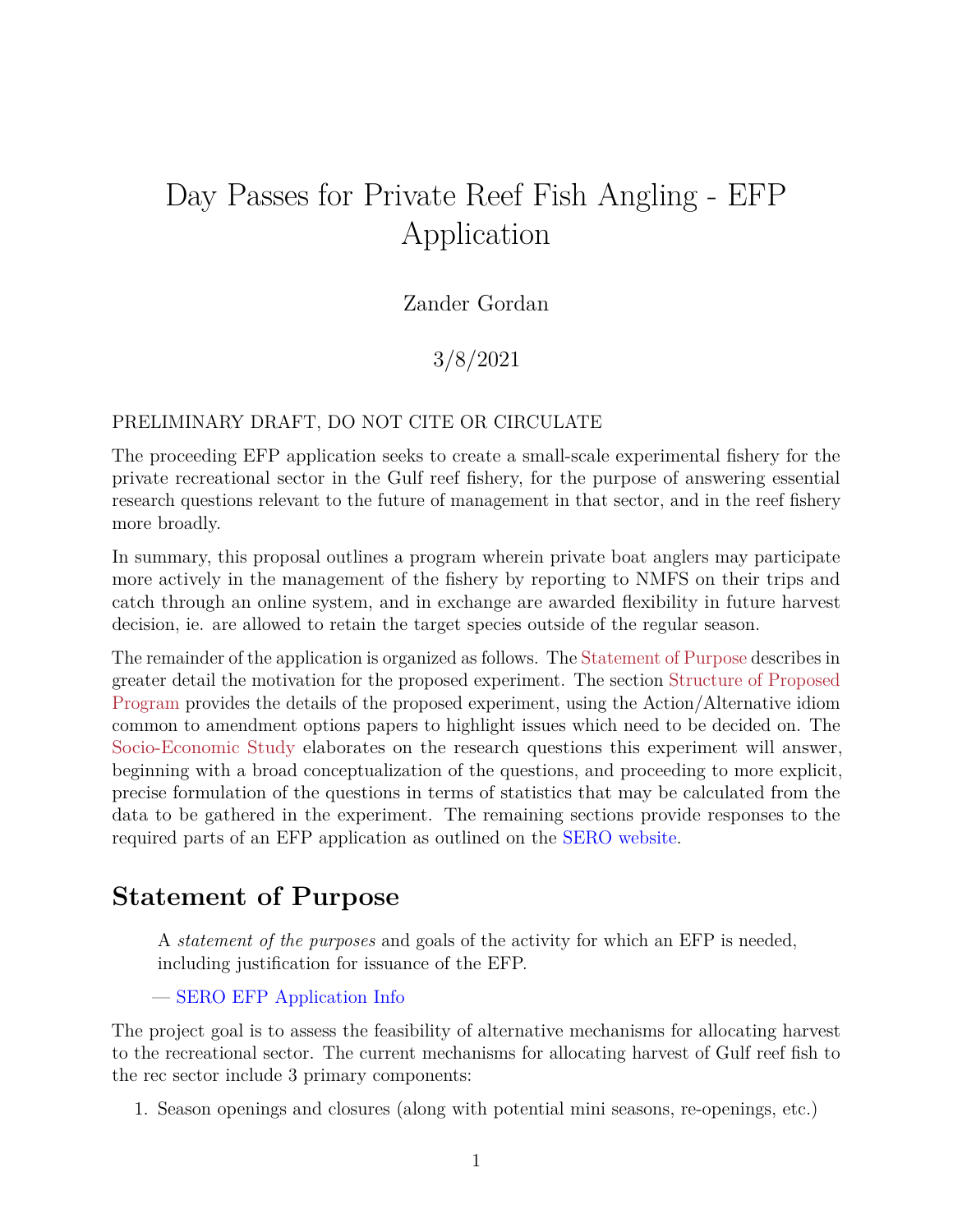- 2. Size rules for harvested fish (minimum size, slot limits, etc.)
- 3. Per-person Bag limits (and aggregate bags, per-vessel limits, etc.)

Restrictive season lengths are an inevitable outcome of this mechanism when applied to certain fisheries, the Gulf Red Snapper fishery being a prominent example. They are inevitable because if sizing rules are already binding and it is not possible (or desirable) to reduce harvest by passing more restrictive size limits, and bag limits are already low (in particular, if they are already 1 or 2 fish, as is the case for the Red Snapper fishery), yet projected harvest (or last year's actual harvest) is above the rec sector allocation, then the only remaining policy lever by which to reduce harvest is the shortening of seasons.

Short season lengths are a source of considerable discontent for rec sector participants. This is partially attributable to the connection between the season length and the amount of fish which can be harvested (ie. the ACL), but not entirely. The discontent arises also from the arbitrary nature of the current de facto allocation system, wherein essentially random factors such as someone's work/family schedule, whether they happen to fall ill during the brief open season, local weather and water conditions, etc. figure prominently, though implicitly, into their harvest allocation.

Some seasonal restrictions are justified on biological grounds, for instance the Gag fishery which sees heavy spawning in March. However, most season restrictions exist for the sake of limiting harvest. This is unfortunate; it entails a trade-off between the goal of sustainably managing the fishery and the ability of rec anglers to flexibly manage their own angling schedule.

Such a trade-off is partially inherent to sustainably managing the fishery. But some of the trade-off is peculiar to the existing mechanism, and in particular to one feature of the existing mechanism: anonymity. The status-quo rec allocation regime treats anglers as anonymous in that an individual angler's (or charter operator) choices today are entirely unaffected by their actions yesterday. They face the same bag limit, size limits, and impending season closure no matter how they have participated in the fishery recently.

In imagining alternate mechanisms which are not anonymous, and which might thereby avoid some unnecessary limitations on angler's decisions about when to fish, the easiest example at hand comes from the IFQ programs in the commercial sector. In these programs, a very clear and explicit link is made between the fisher's actions today and the choices they will have to make tomorrow: every IFQ-pound they land today will be gone from their account for their operations tomorrow. IFQ programs are of course not directly applicable to the private rec sector, for a number of reasons, for instance the difficulty in monitoring the exact weight of landed fish. However, the general principle that fisheries management should create a 'mirroring', wherein the long-term vs short-term trade-offs which we face at a societal level are also felt at the individual level, is certainly applicable.

## <span id="page-1-0"></span>**Structure of Proposed Program**

A statement of the purposes and goals of the *activity for which an EFP is needed*, including justification for issuance of the EFP.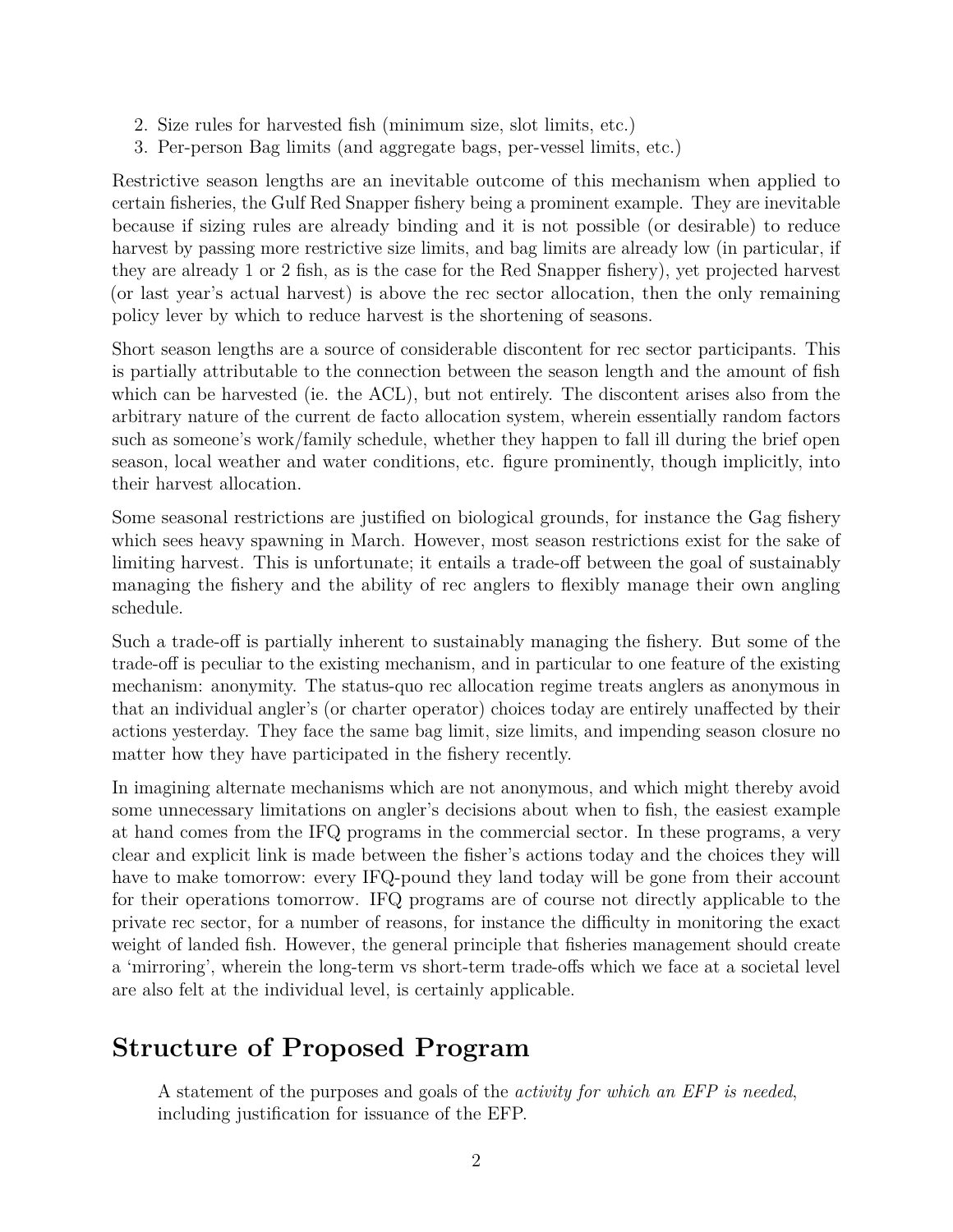#### — [SERO EFP Application Info](https://www.fisheries.noaa.gov/resource/document/southeast-region-exempted-fishing-permits-efp)

Under this EFP, participating private anglers will be granted a day pass(es) to fish for and retain Red Snapper outside of the regular season, as determined by the Gulf Council.

If the EFP is allocated  $1.00\%$  of the  $4.269 \times 10^6$  pound ACL, this would provide a total of  $4.269 \times 10^4$  pounds for use in this EFP. At an average landed weight of 6 pounds, and conservatively assuming that all anglers will land the maximum 2 fish on the day they use their pass, this translates to 3557.5 passes being available for distribution under this EFP.

We may reasonably anticipate that there will be more anglers interested in participating in this EFP than the number of passes there are to distribute, and so require a method for distributing the passes.

<span id="page-2-0"></span>The following is an outline of the actions for this EFP:

### **Action 1: Determine eligibility and advertise program**

We will need to determine who is eligible to apply for this program, which may include all licensed anglers, or may involve restrictions based on residence or other factors. We will then need to ensure that all anglers who may wish to participate have a chance to be informed about the opportunity. This may be accomplished in concert with the State management agencies, who have contact information for most anglers who are registered as saltwater license holders, and furthermore may also have info on those targeting reef fish in particular, as in the case of Florida with the Gulf Reef Fish anglers designation. Additional avenues for promoting the program include messaging through popular clubs such as the ASA and CCA, as well as local tackle shops who already commonly serve as a distribution channel for information about fishing regulations.

### **Alternative 1: No eligibility restrictions**

Anyone with a valid license for saltwater fishing may apply for the program, including those outside of Gulf states.

#### **Alternative 2: Gulf-state residents only**

Participation may be limited to those who reside in one of the Gulf states.

#### **Alternative 3: Single-state, or otherwise spatially-delineated eligibility**

It may be desirable to conduct the program in a spatially-targeted manner. One motivation for this may be to aid in data verification, as a smaller area reduces the costs of conducting dockside intercepts or other verification actions. This is discussed further [here.](#page-3-0)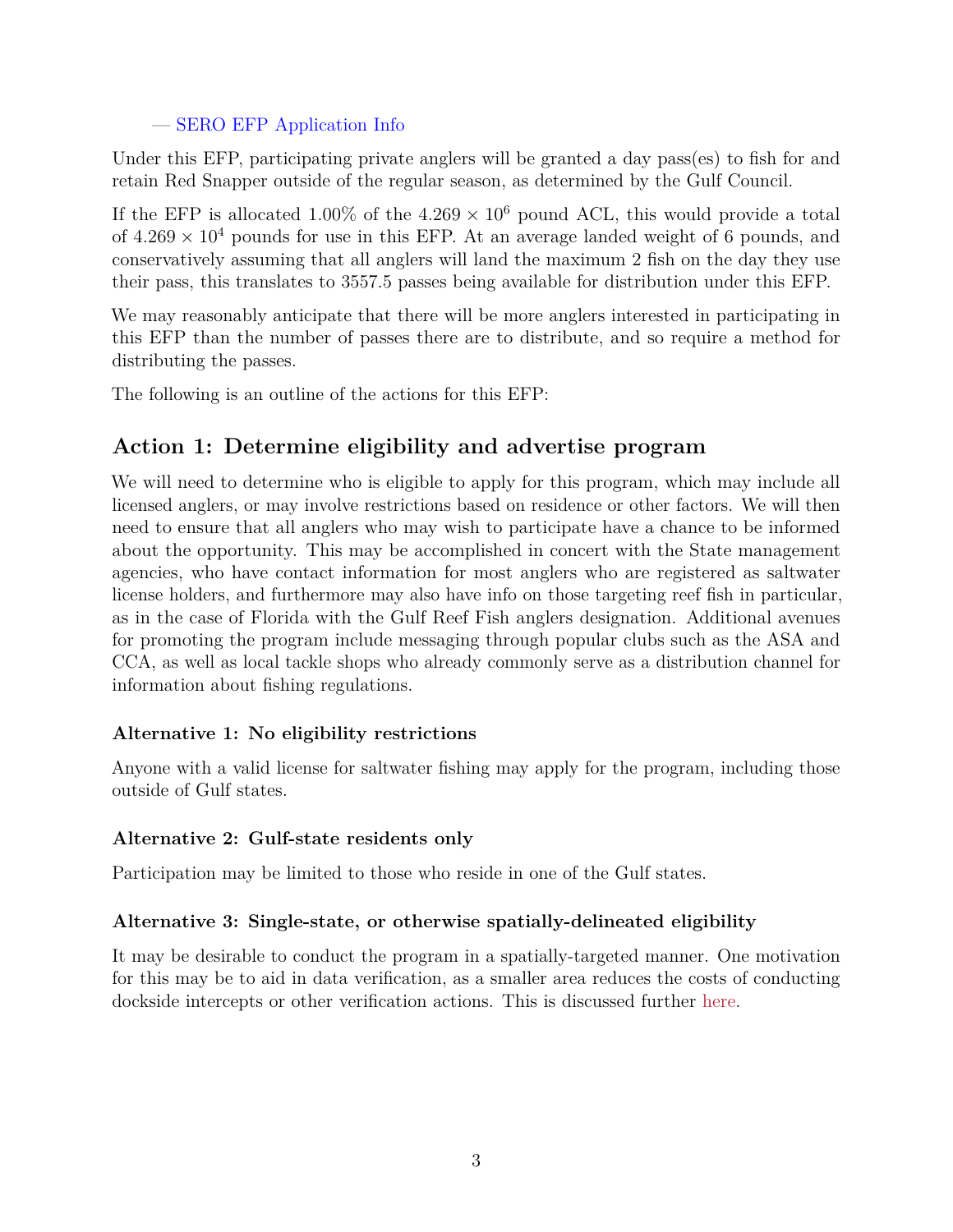### **Action 2: Determine application requirements and solicit applications**

### **Alternative 1: Open application**

Allow applications to be submitted at no cost by any eligible angler, as determined under [Action 1.](#page-2-0)

### **Alternative 2: Require prior cooperation with data collection**

Require prior cooperation with data collection efforts as a condition for valid applications. For instance, for a day pass program around the 2022 fishing season, require that anglers report their catch through an angler app during the 2021 season.

### **Alternative 3: Require nominal fee to apply**

Require the payment of a nominal fee be included in applications, for the purposes of covering the administrative expenses of this EFP. Furthermore, requiring a small fee may be an effective mechanism for "weeding out" speculative/frivolous applications, which would be particularly important in case of using [lotteries to determine program participation.](#page-4-0)

### **Action 3: Set up data collection infrastructure**

The core of the program being an exchange of monitoring and catch data for flexibility in the disposition of harvest privileges, the choice of data collection instruments is an important design element. The alternatives discussed below are not at all mutually-exclusive, but rather represent a range of complementary options.

### **Alternative 1: Angler app logbooks**

At a minimum, the information to be collected should include the number of the target species which are caught, and the number retained. It is likely also valuable to collect information on other species encountered on the trip. If entered in real-time, this information may be time-stamped.

### **Alternative 2: Catch photos**

<span id="page-3-0"></span>Requiring that anglers submit a photo of the harvested target species may be valuable for a number of reasons. First, it provides a simple means of (virtually) measuring the fish, increasing the potential value of data collected under the program to stock assessment work. Second, it may very well lower the [costs to anglers](#page-7-1) of reporting in to the program. Third, it is an effective way to ensure that over-reporting of catch is not possible, which may be important if the program is being used to establish [catch histories.](#page-6-0)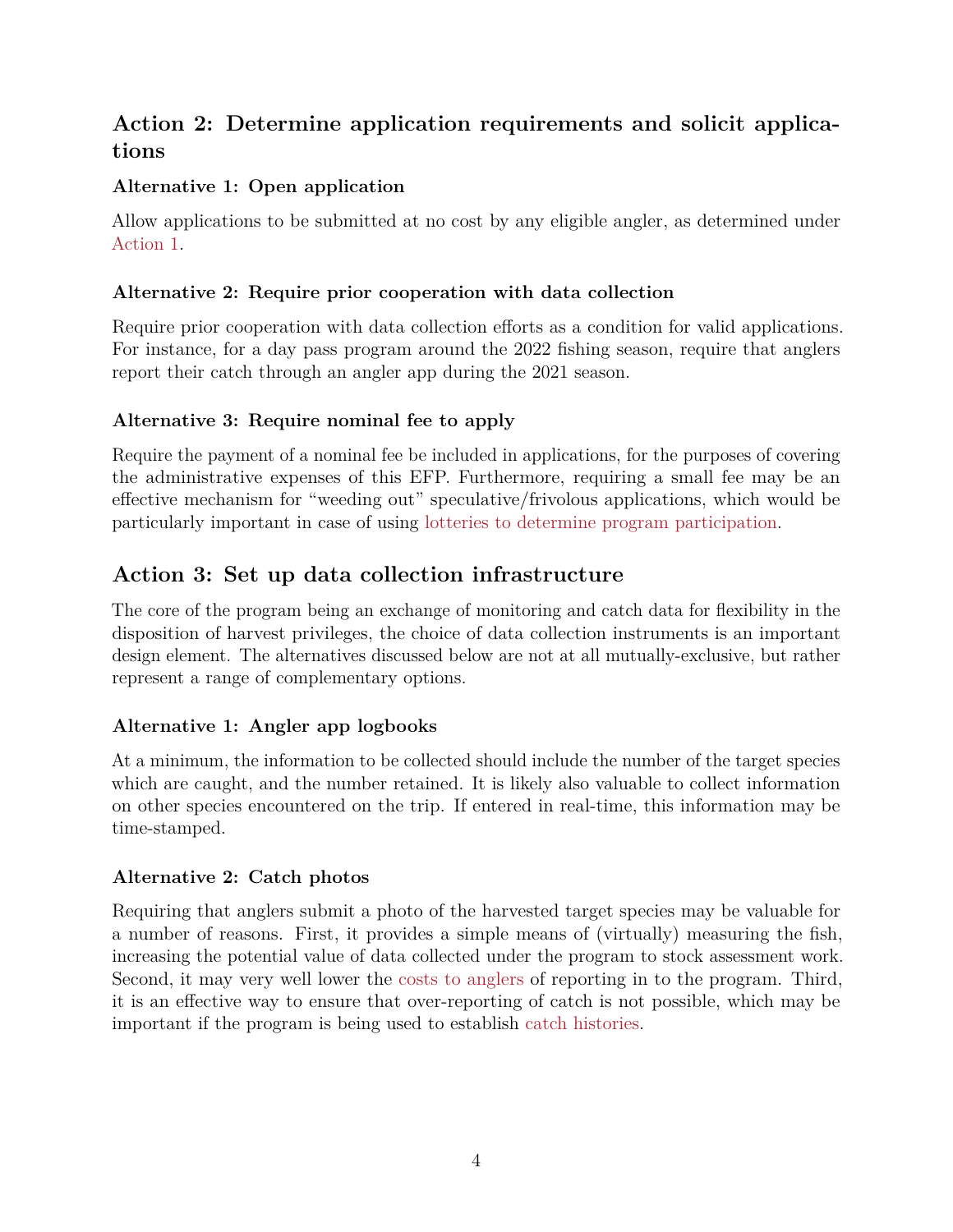#### **Alternative 3: Law enforcement validation**

Though uncommon for the recreational sector, law enforcement can play a role in validating the data reported through this program. In the Headboat Collaborative EFP, validation of reported catch by port agents was an integral part of program success, as documented [here.](https://www.fisheries.noaa.gov/webdam/download/89276053) More applicable to the current proposal, Mississippi has since 2015 required anglers to report their catch of Red Snapper on the Tails'n'Scales app, and conducts patrols to verify compliance with this system, as described [here.](https://gulfcouncil.org/wp-content/uploads/04.a.3-TnS-Joint-Council-WG_2020.pdf) MS may be unique in that a relatively small number of public access points  $(\sim 14)$  allows for such verification to be done more efficiently than would be possible in the more highly dispersed case of, say, Florida. If this alternative is desired, other actions may be tailored to make this more practicable, particularly the [eligibility criteria](#page-2-0) and [reporting requirements.](#page-5-0)

#### <span id="page-4-1"></span>**Alternative 4: Biological Verification**

Complementary to other methods of validation, biological sampling may be conducted for the purpose of understanding the selectivity of program participants.

### **Action 4: Distribute day passes**

#### **Alternative 1: First Come, First Served**

This alternative is not advisable. If it first-come first-served with a requirement to file applications in-person, say at tackle shops, then it is effectively a geographical restriction on participation, which would be better done in more explicit fashion under the [eligibility](#page-2-0) [criteria.](#page-2-0) If it is first-come, first-serve with an online application, we essentially guarantee that the website used for registration will have a sudden, large influx of traffic, and risk crashing the site, getting off to a bad start with the program.

### <span id="page-4-0"></span>**Alternative 2: Lottery**

Perhaps most feasibly, offers to participate in the program may be offered to applicants at random, conditional on a valid and eligible application. Another way of viewing this is that program participation may be offered at random for the purpose of improving statistical inference on program data, so that the participants can be understood as a random sample of the population of anglers who are interested in the program. In that sense, some stratification based on geography or other attributes may also be desired.

### <span id="page-4-2"></span>**Alternative 3: Revenue-Neutral Auction**

<span id="page-4-3"></span>Though conventional auctions may not be viable in this case, revenue-neutral auctions may be employed, which remit to the participants some amount of money, so that most participants (low-bidders) receive a small sum, provided by the winners (high-bidders / program participants). This may be desirable if willingness to pay values are desired.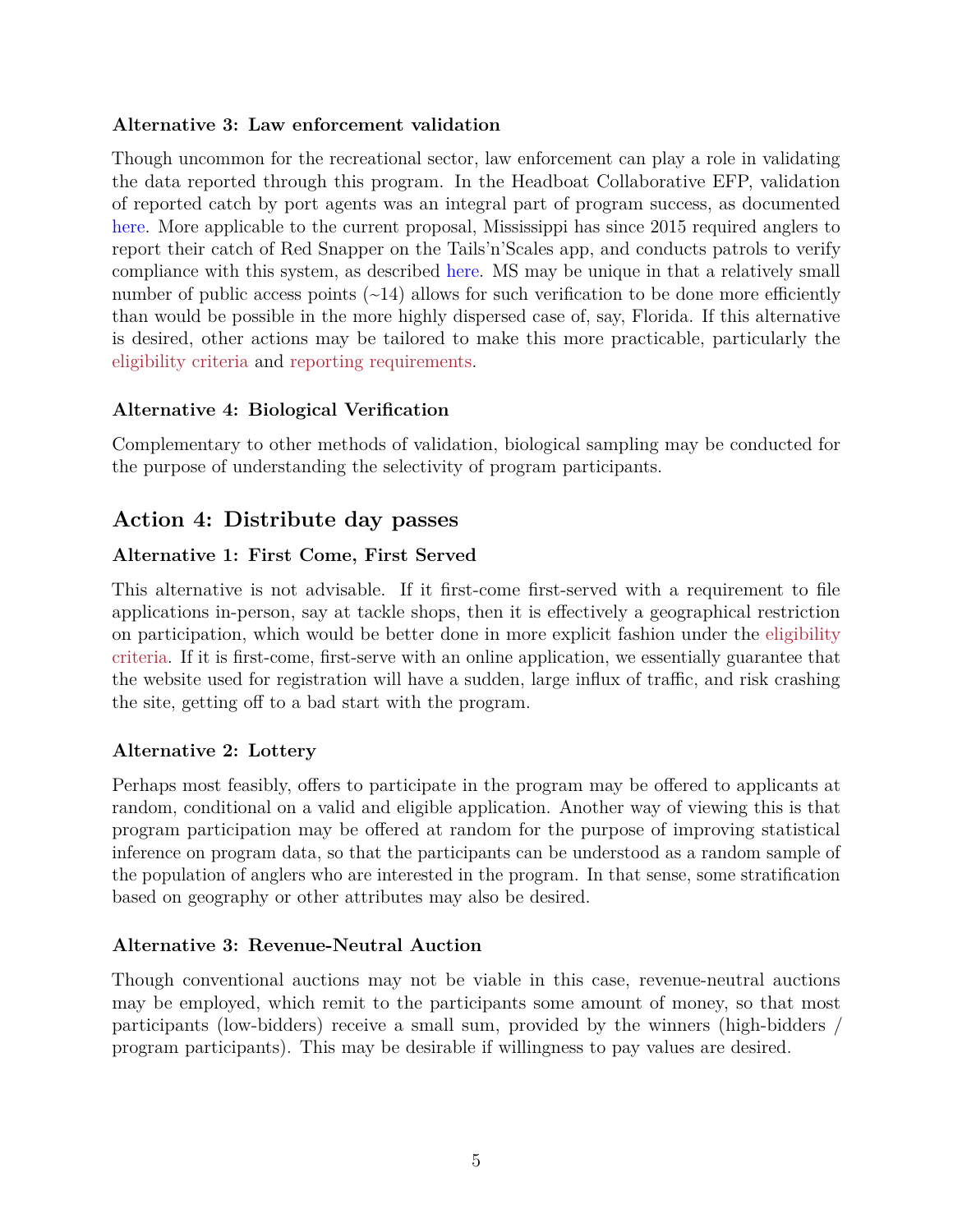### **Alternative 4: Participation Buy-Out**

In the absence of an auction, this program will not allow for direct measurement of willingness to pay values for the out-of-season fishing passes being awarded to anglers. If obtaining such values is desired and auctions are not feasible, an alternative method is to offer to buy people out of participation, offering them a random amount of money, as has been done before with licenses.

### <span id="page-5-0"></span>**Action 5: Collect data from anglers**

This action has many possibilities, among which the alternatives below illustrate some archetypal options.

### **Alternative 1: Collect info only on day pass trip**

This alternative represents the minimal information which may be collected; only requiring that anglers enter their catch information during the trip on which they use the out-of-season pass.

### <span id="page-5-1"></span>**Alternative 2: Require reporting during the full-length of regular season**

This alternative sits on the opposite end of the spectrum from alternative 1; requiring that anglers comply with the data reporting requirements during all trips for the target species during its regular season.

### **Alternative 3: Require reporting during a fixed portion of the season**

For instance, during a 1-week or 2-week period in the middle of the season. This approach would have the drawback of not providing information through the entire season, substantially complicating inference about stock impacts, especially in the case that weather or other events have realizations from the distribution tails during the chosen time period. It has the potential advantage of easing data verification, in particular if [law enforcement](#page-3-0) or [biological](#page-4-1) verification is being conducted.

### **Alternative 4: Require reporting at random intervals**

In order to obtain data coverage over the full season length, anglers may be asked to report at randomly selected intervals. For instance, if each angler is expected to report on their trips twice during the regular season, then they may receive a notification at some date telling them to file a logbook on their next trip, and then another notification later in the season.

### <span id="page-5-2"></span>**Alternative 5: Experimentally assign participants to different levels of reporting burden**

Rather than assigning all participants to the same level of reporting requirements, it may be useful to vary the level of reporting burden that is required. This can be done at random,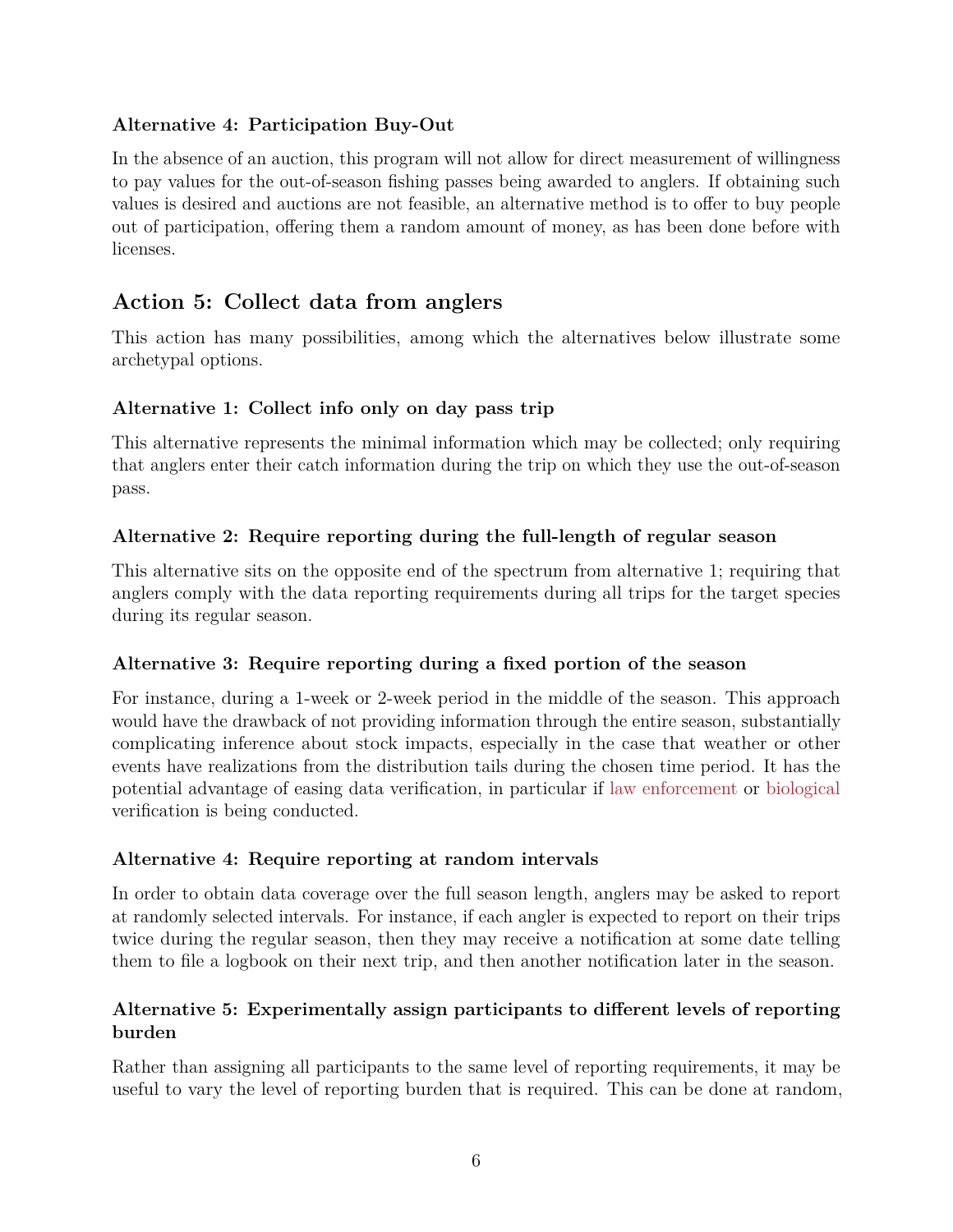allowing us to make inferences about the [costs of reporting](#page-7-1) based on the accept/reject rates observed at different levels of reporting burden.

### **Alternative 6: Require reporting from a control group**

The preceding alternatives have been presented with an implicit assumption that only program participants will be reporting in the program. However, as a way of establishing a control group, we may also require that, as a condition of filing an application, applicants agree that there is a chance they may be selected into a control group, subject to the same reporting requirements as the program participants, but without the day pass award. This would especially be useful for assessing the presence of any incentives to increase fishing for the participants, which contributes to understanding whether [Pareto improvements](#page-8-0) may be achieved under this program.

### <span id="page-6-1"></span>**Action 6: Review and Renew Program**

After participating anglers have made use of the day pass, the program review certainly includes at a minimum, (1) systematic analysis of collected data, and (2) post-program survey and/or qualitative research to follow up with participants. There is also potential for the program to be structured as a multi-year or habitual endeavor.

### **Alternative 1: No Renewal**

In case that a "self-contained" pilot program is preferred, the program may be structured with no intention of continuation.

### **Alternative 2: Conditional Scale-Up**

In case that an intentionally scalable program is desired, we may define at the outset certain performance indicators which, if they attain some minimal values, will trigger a review for expanding the program in the following year. Commitment to such expansion can not be attained in the present EFP per se, since it would require explicit allocation of quota, but this may be a useful mechanism for defining in advance what a successful program would look like. In particular, high compliance rates as assessed by law enforcement validation, low sample attrition, and other key metrics may be looked to in determining whether to trigger consideration of program scale-up.

### <span id="page-6-0"></span>**Alternative 3: Using program to establish catch histories**

The program may be allowed to snowball by treating the reported catch among participants as catch histories, and removing the catch among participants from the overall ACL, and allowing the participants to conduct all fishing under the day pass program in the next year. Notably, it can be the case that this is done in a way which does not affect the regular season length, although whether this is actually the case is an empirical question. In order for this to be a viable alternative, the program needs to be implemented with relatively [high](#page-5-1) [reporting requirements.](#page-5-1) Furthermore, there is a clear issue regarding the "race for catch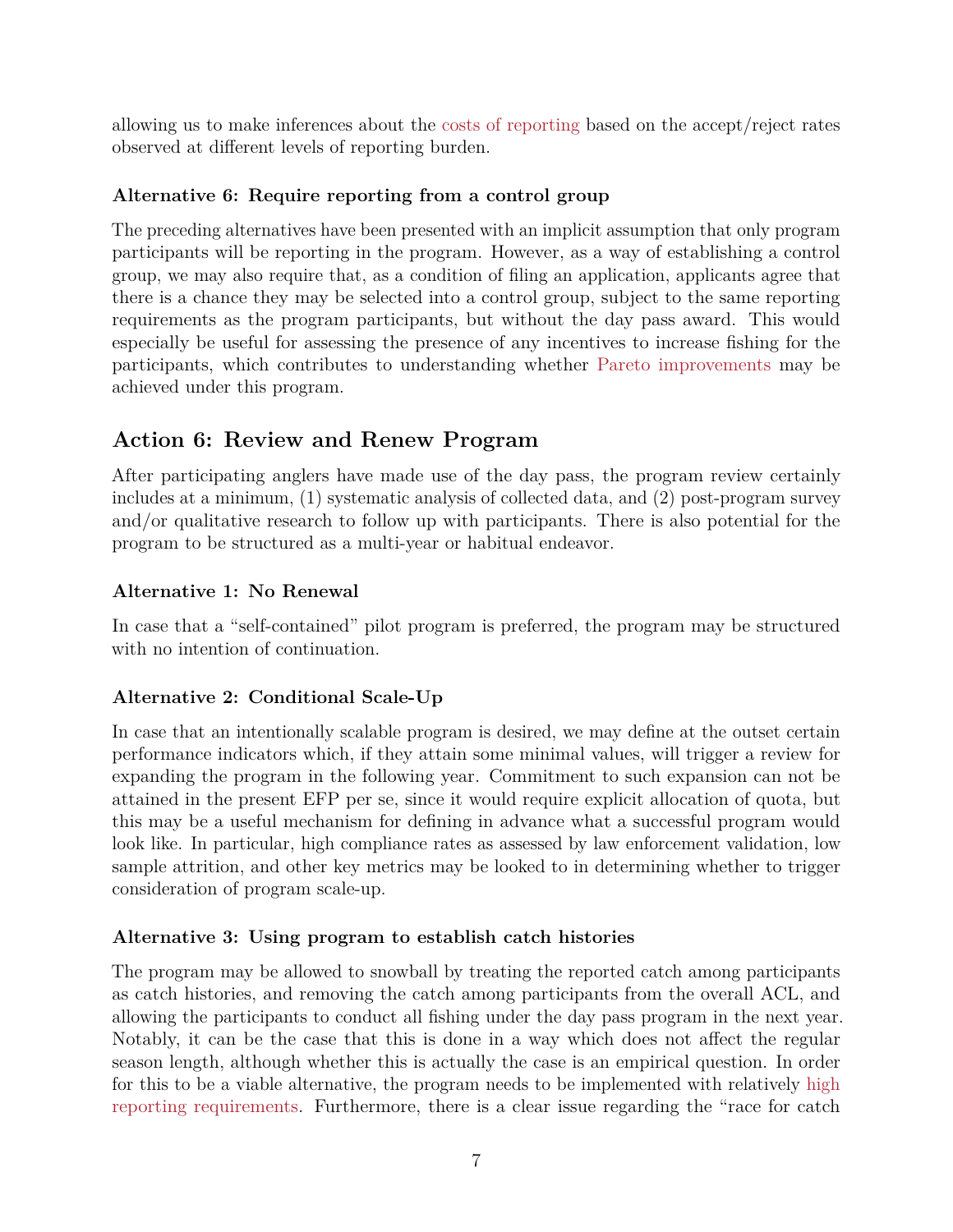history". That is, if anglers know that the number of day passes they will receive in the next year is proportional to their fishing in the current year, they will have a strong incentive to fish more than they otherwise might. This would, if applied at any meaningful level of scale, likely result in exceeding the ACL. One way to mitigate this would be to structure the program as a co-operative

# <span id="page-7-0"></span>**Socio-Economic Study**

A statement of the purposes and *goals of the activity* for which an EFP is needed, including justification for issuance of the EFP.

— [SERO EFP Application Info](https://www.fisheries.noaa.gov/resource/document/southeast-region-exempted-fishing-permits-efp)

In conducting such a program, our goals are to answer the following questions:

- 1. How do anglers value increased flexibility in the choice of when to target which species?
- 2. How do anglers (dis)value the cost of providing data to NMFS, and what are their privacy concerns?
- 3. Who will be interested in this program?
- 4. Is it possible to achieve Pareto improvements in this sector, conditional on current allocation levels?

### **Evaluating program benefits to anglers**

How do anglers value increased flexibility in the choice of when to target which species? In an immediate sense, this program presents several options for understanding this value. In the case that [auctions](#page-4-2) or [buy-outs](#page-4-3) are used to allocate program participation slots, this will provide explicit, dollarized values of the out-of-season fishing provided under the program. Alternately, if [reporting burdens are varied at random,](#page-5-2) the value of the out-of-season fishing may be understood in relative terms to the cost of program reporting.

Beyond the short-term, if the program is [structured as a multi-year program,](#page-6-1) and we see that anglers opt-in to the program for a second or more year after having been exposed to it prior, that is the simplest possible proof that the anglers prefer this management approach to the status quo.

### <span id="page-7-1"></span>**Evaluating program cost to anglers**

How do anglers (dis)value the cost of providing data to NMFS, and what are their privacy concerns? There are costs to providing the information we will request of program participants, including the time and effort to fill out forms, as well as privacy concerns. For the purpose of this program, this research question can be addressed in two parts. First, prior to program implementation, qualitative research (focus groups, interviews, etc.) should be conducted to assess angler receptivity to the program, in particular with regard to their perceptions of the different alternatives surrounding the [data collection action.](#page-5-0) Second, during and after program implementation, data collected during the program may be analyzed to assess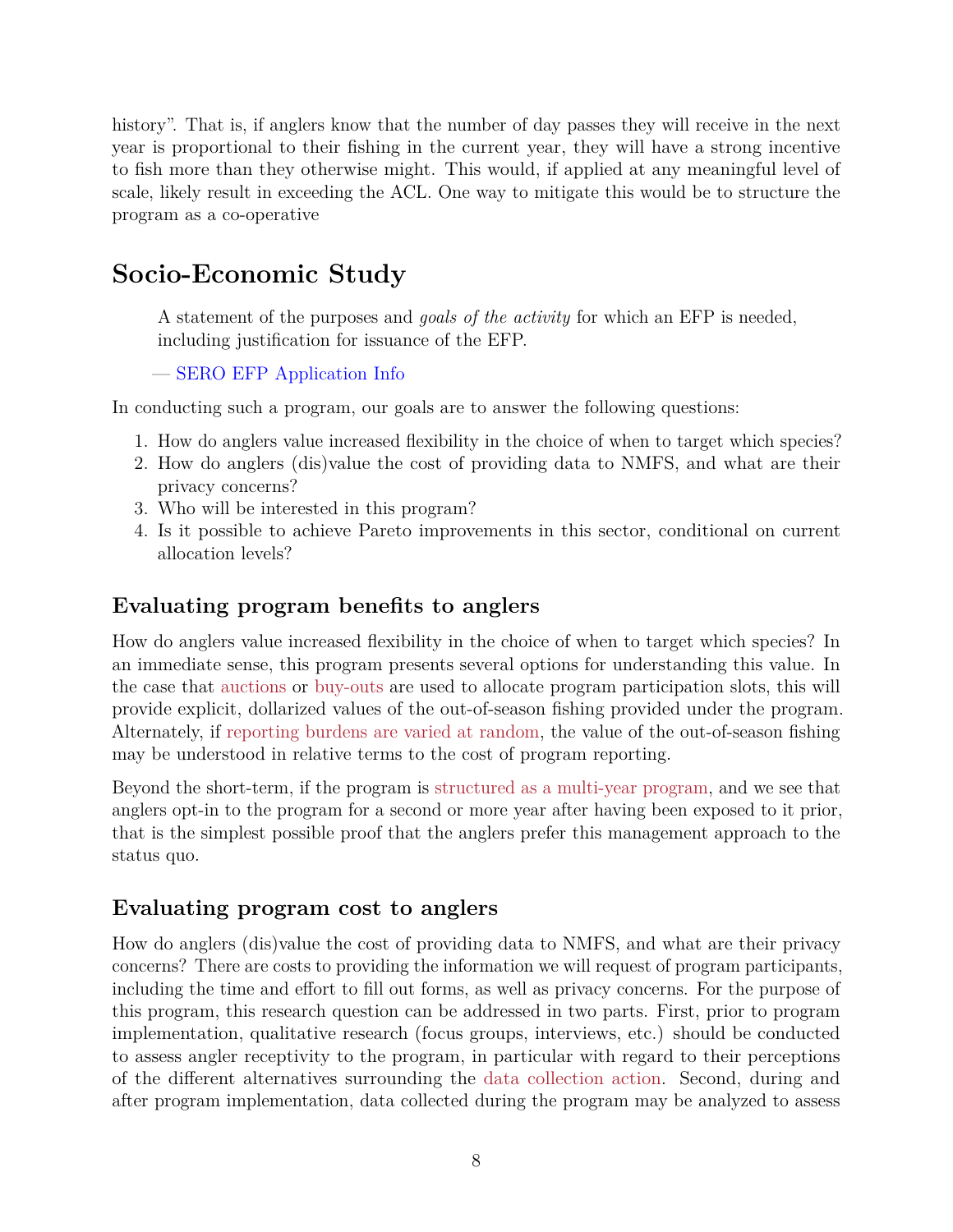this question. For instance, if an [alternative with relatively high reporting requirements](#page-5-1) is chosen, particular attention should be paid to sample attrition rates, that is, anglers who joined the program and began reporting, but dropped out, possibly because they found the reporting rules more burdensome than they expected. More directly, if [reporting burdens](#page-5-2) [are varied experimentally,](#page-5-2) we may obtain a clearer understanding of how important these costs are by looking at the curve plotting program participation rates with respect to the randomly-assigned reporting burden. Especially if such a curve exhibits a steep drop-off at some threshold value, we may infer that represents a level of reporting burden which most anglers deem too high.

### **Characterizing the program participation decision**

Who will be interested in this program? With respect to number of trips taken during the season, catch per unit effort, and other important attributes, there is significant heterogeneity among anglers in the fishery. Understanding who would be interested in participating in this style of program is an important part of understanding the likely effects of a more large-scale implementation of this style of program.

### <span id="page-8-0"></span>**Pareto Improvements**

Is it possible to achieve Pareto improvements in this sector, conditional on current allocation levels? This question is particularly relevant to the notion of using the program to establish [catch-histories.](#page-6-0) In this context, a Pareto improvement would mean that the program can be scaled up without affecting the regular season length. If anglers choose to opt-in to the self-monitoring and day pass regime, while the regular season remains an unaffected option, this necessarily implies a Pareto improvement is achieved. Whether this is feasible turns on several issues, including (1) designing the program to avoid creating an incentive to increase fishing effort "race for catch history", (2) whether the data gathered from the program can be verified with sufficient reliability to treat reported catch as catch histories, and (3) creating an appropriate mechanism for program entry and exit (ie. if someone wants to exit the program and just participate in the regular season, how will that affect the others still participating in the program?).

# **Exemptions Requested**

A list of the specific regulations from which an exemption is being requested and why each exemption is required for the experiment to succeed.

### — [SERO EFP Application Info](https://www.fisheries.noaa.gov/resource/document/southeast-region-exempted-fishing-permits-efp)

The principal exemption requested concerns the season closure. Under this EFP, participating anglers will be allowed to retain fish caught outside the regular fishing season. All other restrictions regarding the use of gear, possession limits, protected habitat, etc. will remain in effect for participating anglers conducting out-of-season fishing under this EFP.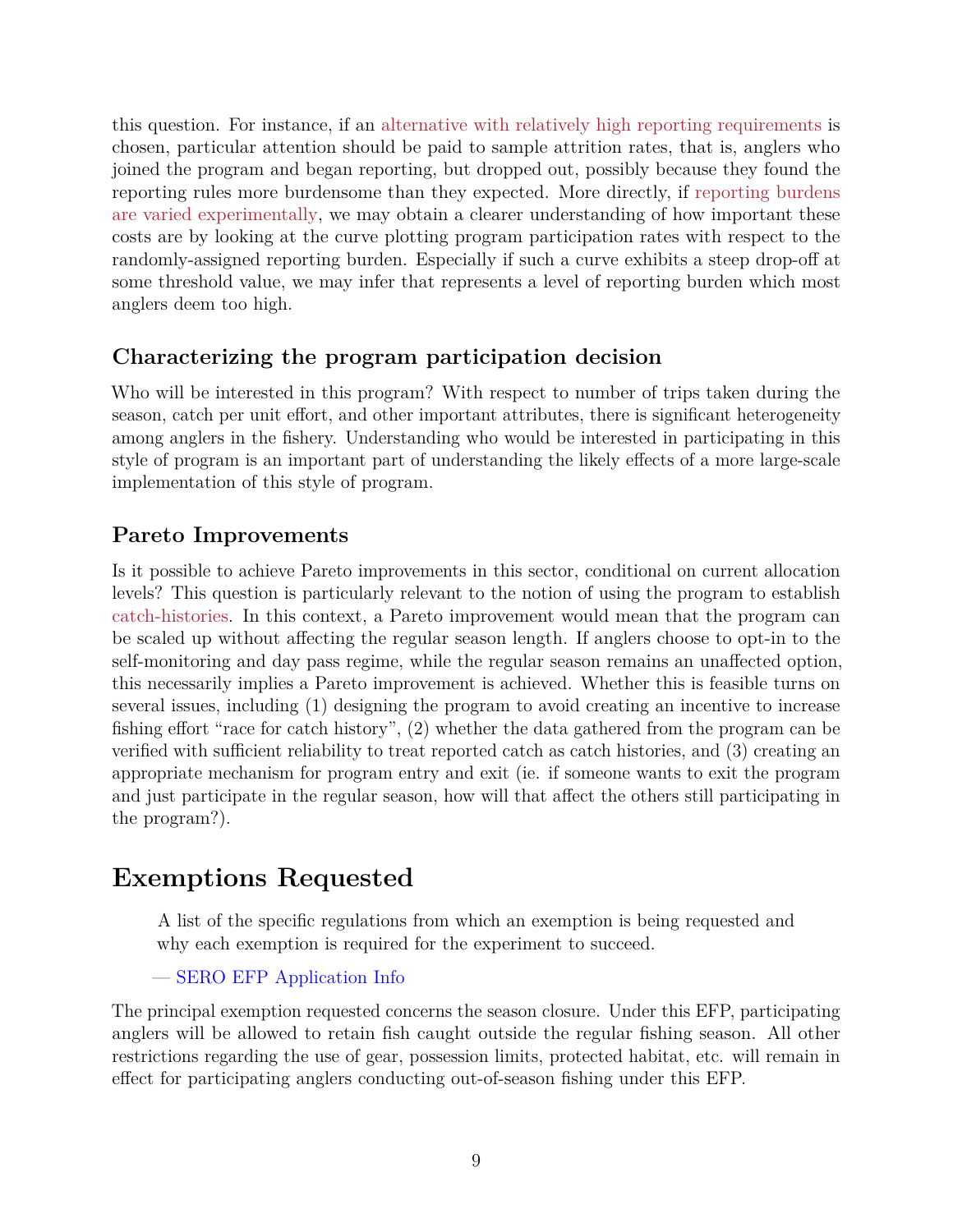# **Species Harvested**

The following catch information:

- 1. The species (target and incidental species must be clearly differentiated) expected to be harvested and/or discarded under the EFP.
- 2. The number or weight, by species, of such harvest and/or discard anticipated to occur during the exempted fishing, regardless of whether or not it is retained for sale.
- 3. The expected disposition of all regulated species harvested under the EFP (e.g., what will be done with the fish once it is caught).
- 4. Any anticipated impacts on fisheries, marine mammals, endangered species, or Essential Fish Habitat.

— [SERO EFP Application Info](https://www.fisheries.noaa.gov/resource/document/southeast-region-exempted-fishing-permits-efp)

The target species for this EFP is Red Snapper. Incidental catch for other species in the reef fish complex will occur, and participating anglers will remain subject to all applicable regulations surrounding season lengths, possession limits, gear rules, etc. for those incidental species. From the Florida Red Snapper EFP:

Other reef fish species expected to be caught incidentally by anglers participating in the pilot study covered by this EFP include: gag, greater amberjack, rudderfish, almaco jack, red grouper, black grouper, vermilion snapper, and gray triggerfish. Direct harvest of these species is not covered by this EFP. Participating anglers will be required to release any incidental catch not allowed by current fishing seasons, size, and bag limits established by state (FWC) and federal (GMFMC) regulations.

— [FL Red Snapper EFP Application 2018](https://media.fisheries.noaa.gov/dam-migration/gulf-efp-florida-lcamp-application-2018.pdf)

Furthermore, regarding potential impact on marine mammals, threatened or endangered species, and EFH, we do not anticipate any signficant impacts. Again from the Florida Red Snapper EFP:

Fishing activities permitted through this EFP are not anticipated to negatively impact fisheries, marine mammals, threatened or endangered species, or essential fish habitat, as any take of these species is not expected to exceed normal recreational red snapper/reef fish fishing activity. Increased use of descending devices and venting tools may increase survival of released fish, and could have a positive effect on these stocks. The Gulf of Mexico reef fish vertical line fishery is listed as a Category Ill fishery on the 2017 List of Fisheries, meaning the likelihood of mortality and serious injury is less than or equal to  $1\%$  of the potential biological removal level for each marine mammal stock . Bottlenose dolphins are the only marine mammal with recorded interactions with this fishery. A 2011 Biological Opinion issued by the National Marine Fisheries Service concluded that the recreational reef fish hook and line (vertical line) fishery may have interactions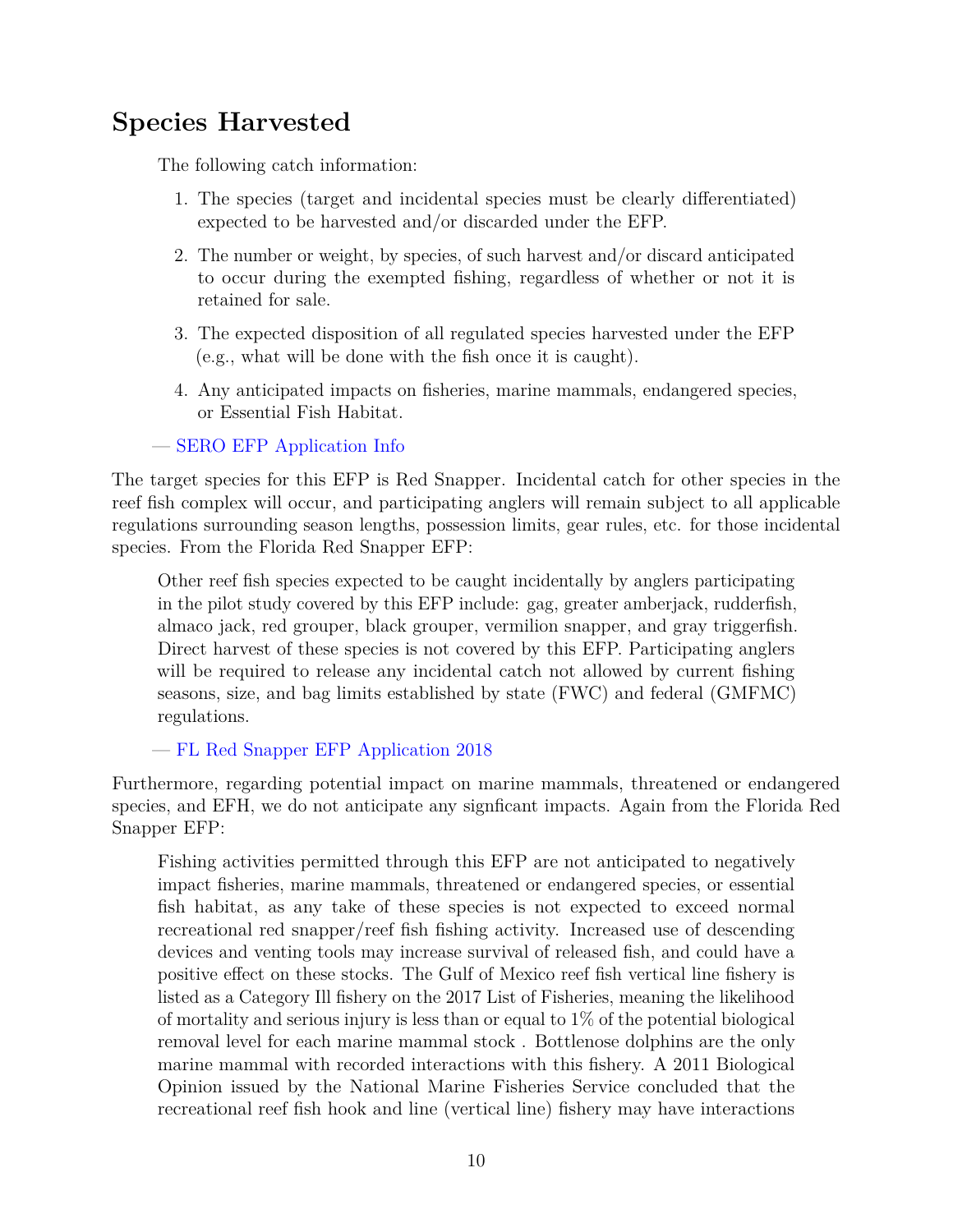with endangered sea turtles and smalltooth sawfish, but available data suggest these species survive the interactions and that this fishery does not jeopardize the continued existence of these species.

— [FL Red Snapper EFP Application 2018](https://media.fisheries.noaa.gov/dam-migration/gulf-efp-florida-lcamp-application-2018.pdf)

# <span id="page-10-0"></span>**Effort Information**

The following anticipated effort information for each vessel:

- 2. For mobile gear:
- Type and size of gear to be used.
- Number of tows to be made each day.
- Duration and speed of each tow.
- Number of days during which the experiment will be conducted.
- Sampling locations (including depth).

— [SERO EFP Application Info](https://www.fisheries.noaa.gov/resource/document/southeast-region-exempted-fishing-permits-efp)

In our application, participating anglers will be fishing using the gear of their choice, subject to the relevant contemporary rules for fishing under the Gulf Reef Fish FMP, eg. the descending device requirement. The relevant possibilities for what dates and times anglers will be able to conduct exempted fishing under this application are discussed in [Structure of Proposed](#page-1-0) [Program.](#page-1-0)

We are requesting this EFP be active from June 01, 2021 through December 31, 2021.

## **Vessel Documentation**

Information for vessels to be used for the EFP as soon as the information is available and before operations begin under the EFP:

- 1. Vessel Name.
- 2. USCG documentation number, state license or registration of each vessel.
- 3. Vessel home port.
- 4. Vessel owner information name, mailing address, phone number, email.
- 5. Vessel captain information and primary project participants names.

— [SERO EFP Application Info](https://www.fisheries.noaa.gov/resource/document/southeast-region-exempted-fishing-permits-efp)

As a condition of participation in the program, anglers will be required to submit, at the time of program sign-up, the state vessel registration information for any vessel from which